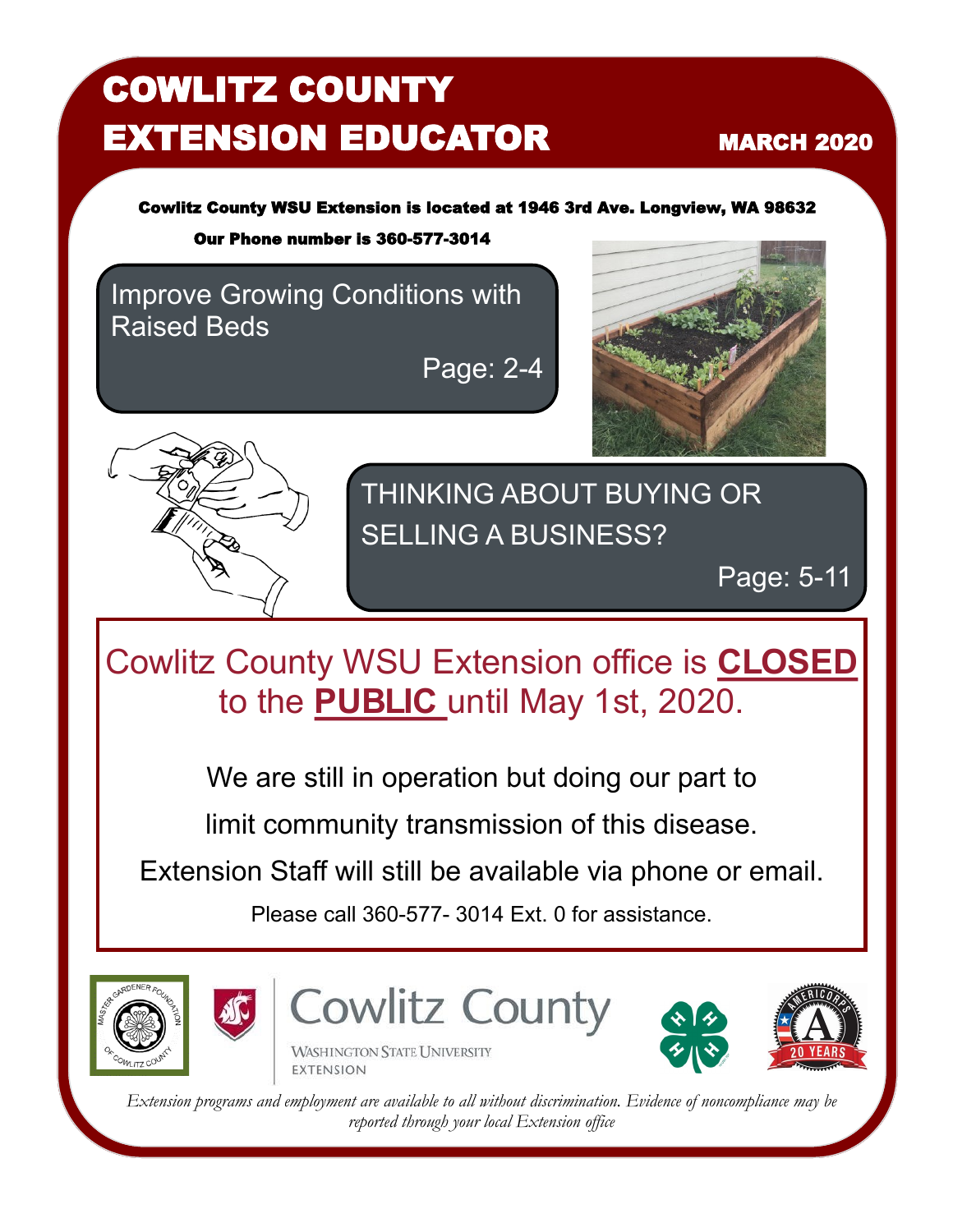## Improve Growing Conditions with Raised Beds

Looking for a better way to grow vegetables this year? Consider installing a raised bed. The advantages far outweigh the initial investment of time and money. Various studies have shown that raised garden beds produce 1.4 to 2 times as much vegetables and flowers per square foot as ordinary beds. Plants can be spaced a little closer together in raised

beds because you don't need places to step. This increases productivity per square foot of bed and reduces weeding when the plants begin to mature.

Most gardeners find that raised beds are not only easier to maintain but also help promote plant growth. Raised beds improve growing



conditions for plants by lifting their roots above poor soil. Soils in the beds can be amended to provide a better growing medium for plants, even plants that would not naturally thrive there. The soil in raised beds warms up earlier in the spring providing a "jump start" to the growing season. The height of raised beds also makes them easier to maintain.

A raised bed does not have to be very deep to be effective. Eight to 12 inches is usually adequate for most plants. Vegetables will do best in deeper beds with soil filled to a depth of 12 to 18 inches. When filling the bed, remember that the soil should hold water well enough so that plant roots do not dry out, but it should also have good drainage. Soil with too much sand does not hold water well while soil with too much clay does not drain well. Existing garden soil can be easily amended by working in compost or peat moss. Common mixtures are three-fourths soil and onefourth compost or half soil and half compost. The higher the amount of organic material content the sooner you will have to add more soil/ compost to the bed, because the organic matter breaks down over time. Make sure organic material has been composted before it is added to the soil. When filling the bed, grade the soil so that it slopes slightly away from the center of the bed to the edge.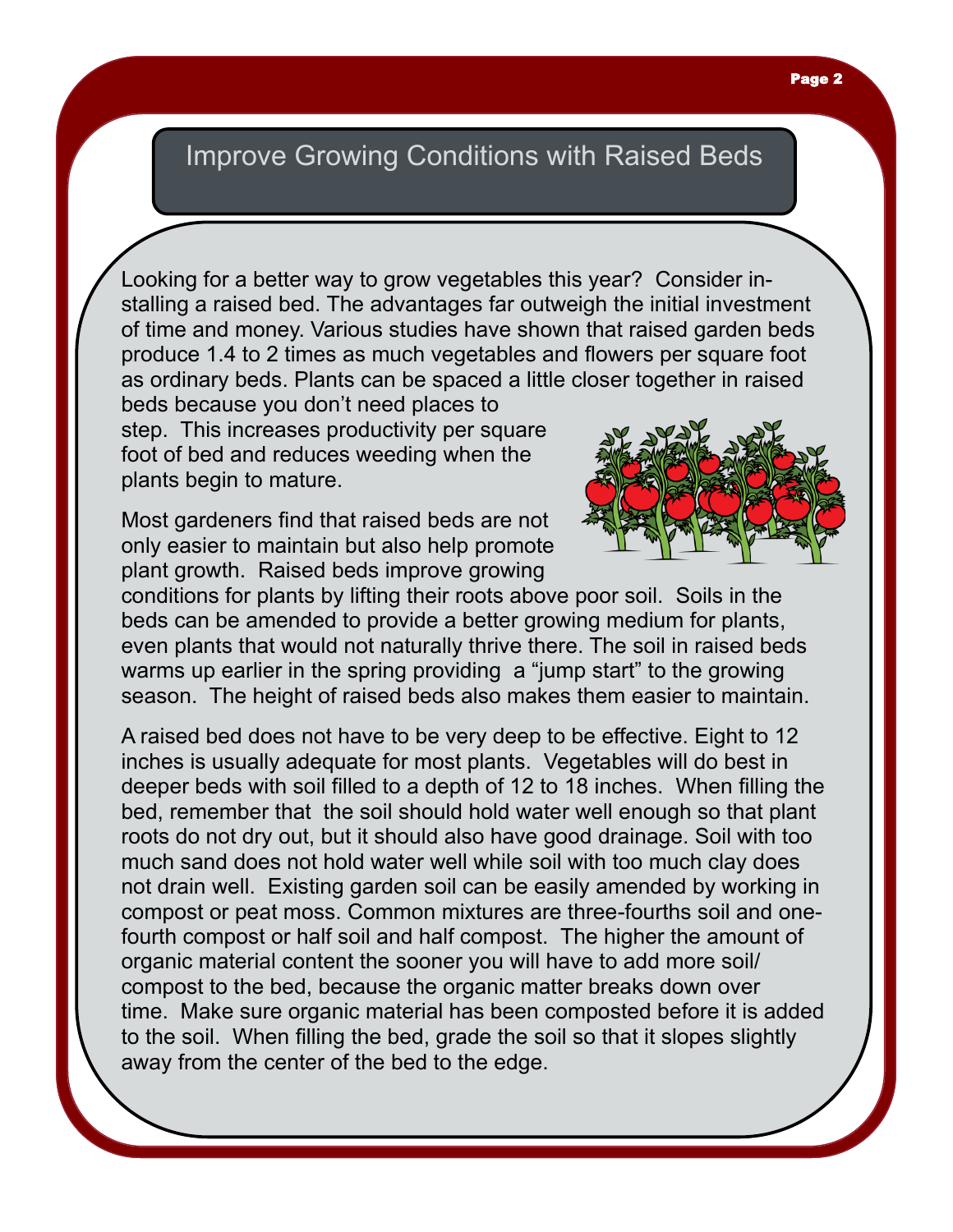#### Page 3

### Improve Growing Conditions with Raised Beds (Cont.)

The material used to edge a raised bed to hold the soil in place should be durable, stable and attractive. For many years, railroad ties were used for edging purposes. They are no longer recommended due to the amount of creosote and potential damage to plants. There is on-going controversy over the use of treated landscape timbers that may contain arsenic or other wood preservatives. Perhaps the best option for making raised beds is to use interlocking pavers which have the advantage of being easily moved and at the same time heavy enough to retain the mounded soil media.

If you are making raised beds in an existing lawn area, make sure you remove existing grass and weeds. Be sure you get both the above ground vegetation and the roots.



### *How will I know when my garden soil is dry enough for planting?*

It only takes a few days of sunny weather to inspire most gardeners to get out and begin working the soil. In most cases however, soils throughout our coastal area are still too wet to work, especially when they have a high clay content. Our persistent rainfall this time of year tends to keep soils saturated with water. It's really best for your garden's long term health to resist the urge to work the soil when it's still wet. Whether you are using a tiller or a garden spade, working wet soil can badly compact it, and the nega-

tive effect can last for years.

You can easily turn a well-drained soil into a poorly drained soil by cultivating or tilling the soil when it is wet. Working in wet soil causes compaction, which occurs when the large air spaces or pores between soil particles are collapsed. Without large pore space, water penetration becomes very slow. In addition, soil tilled too wet usually dries into hard clods, making preparation of a good seed bed difficult.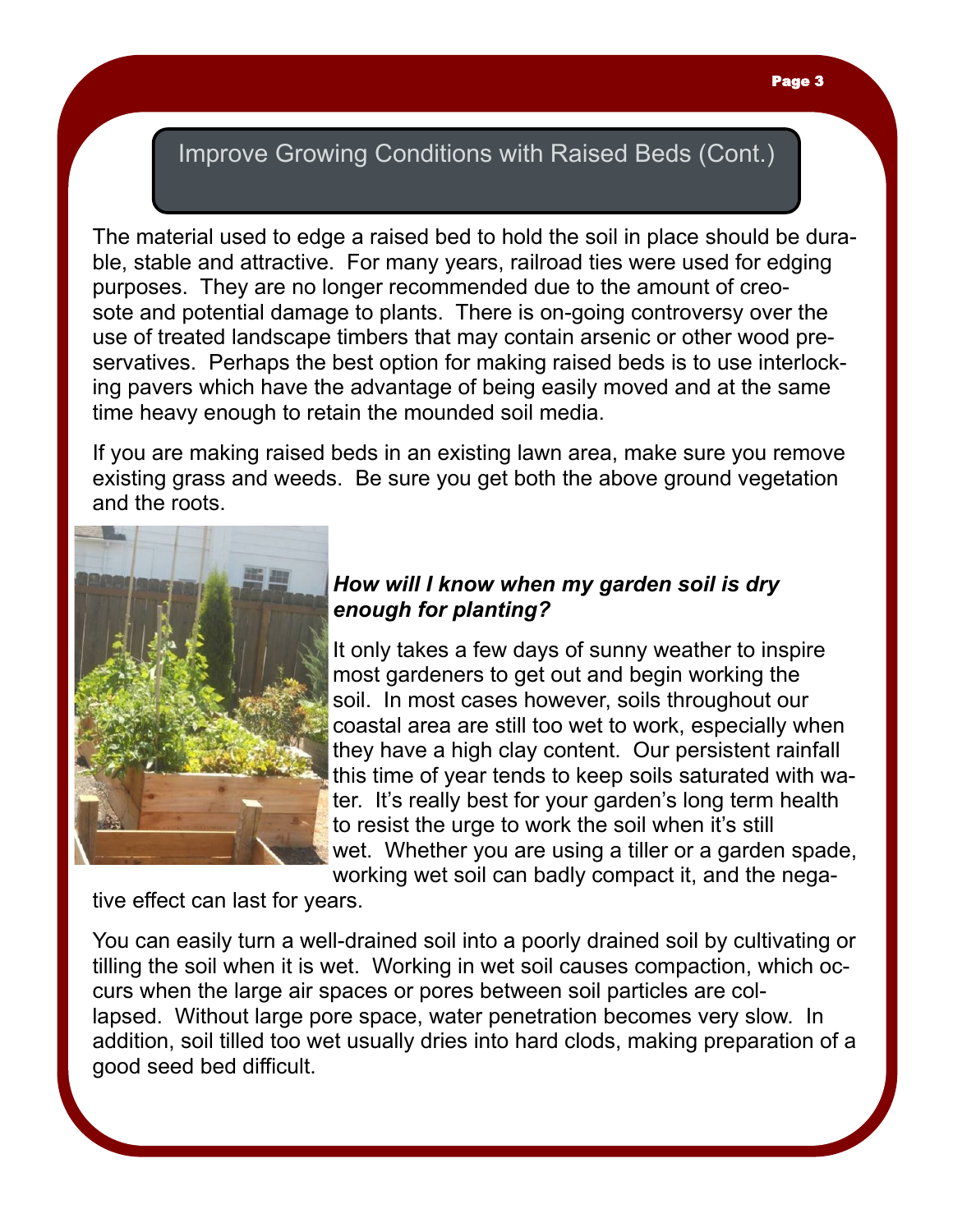### Improve Growing Conditions with Raised Beds (Cont.)

Sandy soils tend to dry fairly rapidly, allowing you to begin preparing your garden early in the season. Even so, you should not work sandy soils when they are wet. If your soil contains even moderate amounts of clay, it is even more critical to wait for the right moisture content before tilling. Clay soils, because they are composed of smaller-sized particles, have a greater tendency to compact than sandy soils.

To determine if your garden's soil is dry enough to work, dig a trowel full of soil and squeeze it in your hand. Soils that crumbles through your fingers when squeezed is ready to garden. However, if the soil forms a muddy ball, give it a few more days to dry and then sample again later.

Once you've determined that the soil is dry enough to work, be sure to not over till. Rototilling until the soil is pulverized into a fine dust damages the soil structure. Till the soil just enough to break any surface compaction and incorporate compost. Adding a good soil amendment such as compost will help improve soil structure. If the compost has been sitting on the soil surface as a mulch it has actually been insulating the soil form warming up. Mixing the compost into the soil will speed up the warming process allowing you to plant earlier.

> By :Gary Fredricks , County Director, Community Development, Small Farm Management, and Master Gardeners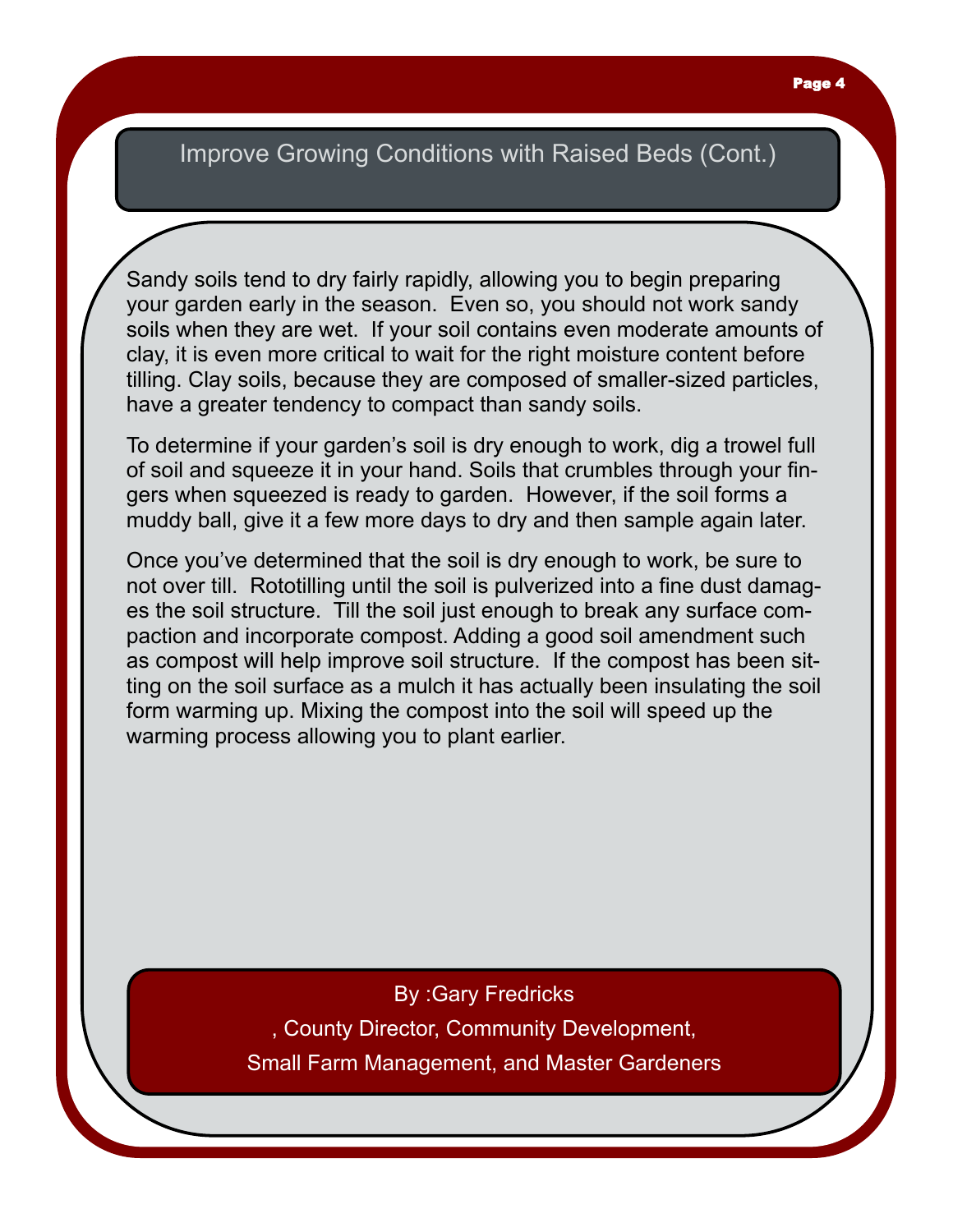On a regular basis I and work with buyers and sellers of businesses. In this article, I thought I would walk you through some considerations from my point-of-view when helping you in buying/selling a business. As you read this, think about it as if you were in the position to buy or sell a/your business.

The business purchase or sale situation presents an opportunity to educate the client to the reality of the situation. Among the issues I seek to assess and assist with are:

- Seller motivation and Goals
- Buyer capability and motivation
- Education on the business buy/sell process

#### SELLER MOTIVATION AND GOALS

For the seller, I want to know "why you are selling?" and we will almost always have to dig beyond the initial reasons. Many times it is an act of desperation or surrender rather than a valid exit strategy. A rule of thumb in the M&A (mergers and acquisitions) game is that *sellers decide to sell two years AFTER they should have*.

In small business, there is a huge *difference between exit and escape*, the latter being almost always at a loss. Businesses without revenues are generally only worth break-up value.

#### THE BUY/SELL PROCESS

The private sale of any business, regardless of size, follows a certain procedure. People think they can streamline the process for a very small business sale transaction and cut right to the sale. That is very dangerous.

The steps to successful business buy/sell are:

- 1. Seller chooses sale as exit strategy
- 2. Seller packages and markets business
- 3. Buyer does initial evaluation
- 4. Buyer submits conditional offer
- 5. Negotiation and acceptance
- 6. Due Diligence
- 7. Final negotiation
- 8. Execution of Purchase and Sale Agreement
- 9. Transition of ownership and operations

#### Page 5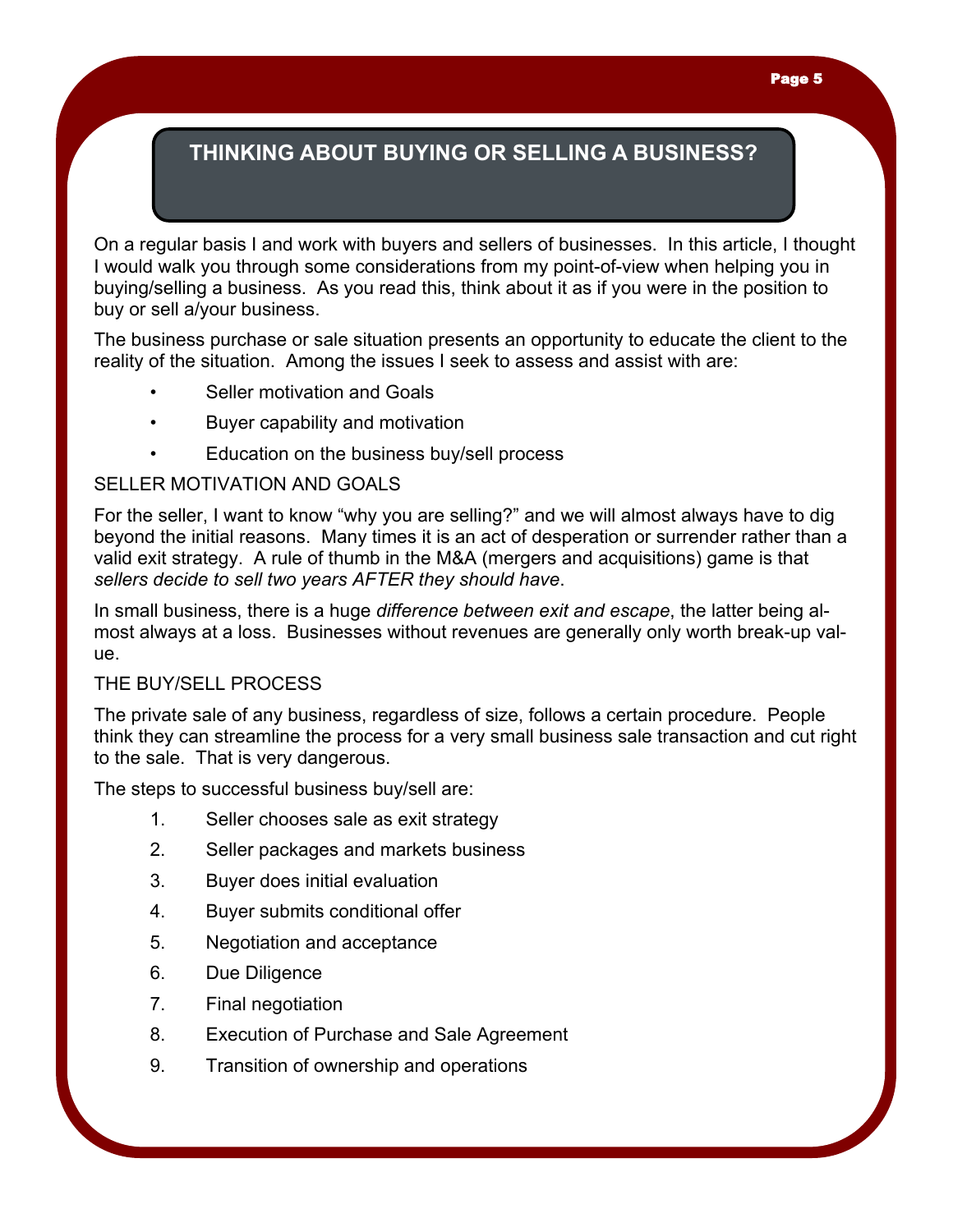Skipping any of these essential processes may result in a sale, but it will always cause problems after the sale, likely for both parties.

The first 3 steps involve valuation of the business. First and foremost, a valuation provides a reality check on the feasibility of a purchase or sale so the overly optimistic buyer or seller is stopped before a lot of time and resources are wasted.

#### PACKAGING A BUSINESS FOR SALE

The initial sales material includes a description of the business and a summary of assets included by category and sales and profit figures for the last 3 years. It should also include a mention of added value intangibles like leases, patents and contracts, again, without the details. Expense details and customer lists should never be disclosed at this point because they can be very damaging in the hands of a competitor and encourage a potential buyer to become one.

*"When can I talk to the employees?"* is a question buyers will ask and sellers should consider long before they do. It is part of that packaging for sale. Identifying key personnel and making them part of the transition plan is *MUST be done before the business can be marketed*.

A seller may be hesitant to put an asking price in the initial sales material for fear of precluding a higher offer but the buyer of anything wants to know the price early on. There is nothing wrong with the strategy of putting the asking price at the high end, leaving room to negotiate, but asking much more will shut out any potential buyer with the business savvy necessary to operate the business.

SBDC Advisors cannot act as agents and most brokers will not handle the smallest of business deals. Often the most likely buyers already have a relationship with the business – stakeholders like employees, competitors, customers and suppliers.

#### BUYER MOTIVATION AND GOALS

Buyers should also be alerted to seller "tricks" that appear to add to valuation but have a cost after the sale. Deferring maintenance or capitalizing it instead of expensing, buying sales by sacrificing margins, infusing owner cash and cutting necessary staff or owner salary below market are common tricks. Many of these do not show until due diligence - by historical comparison or measure against industry standards.

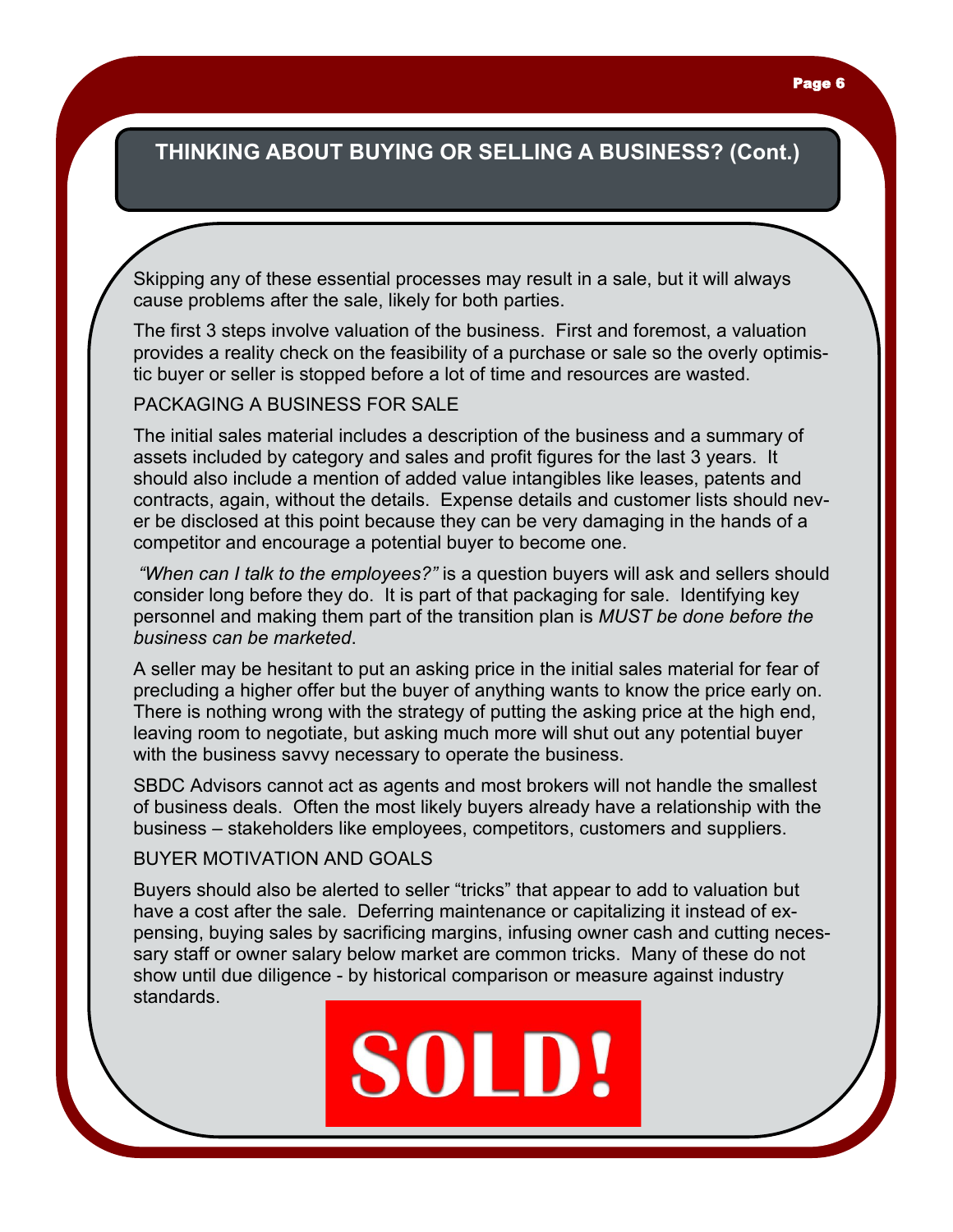#### Page 7

### **THINKING ABOUT BUYING OR SELLING A BUSINESS? (Cont.)**

#### THE OFFER

**NOTE:** *The following is not a substitute for competent legal and/or accounting advice. The advice of these professionals should be sought prior to taking any actions in these areas.*

No contract is legally enforceable without an offer and acceptance. The buyer's offer is the first step to the deal to transfer the business. Unfortunately, there are many wrong ways to make the offer.

A buyer should never offer to buy "the business" without defining what that is. Otherwise it is perfectly legal for the seller to remove any assets and claim they were not included in the deal.

The buyer may not have had access to the asset records or depreciation schedule before making an offer. The fact that the seller refused to provide them until an offer is made is not a red flag.

The offer must also be conditional to protect the buyer's interest.

Common conditions include:

•The purchase price stated above will be allocated as follows:

Land \$xxx – cannot be depreciated so buyer would want a lower valuation. The seller may feel opposite as the increase over basis is a capital gain at lower tax rates than ordinary income

Buildings \$xxx – depreciated over 29 years from original build date. Generally the buyer will depreciate over the remainder, probably with a different basis. A transfer price over the seller's basis is a recapture of depreciation, taxed as ordinary income to seller.

Equipment \$xxx – generally depreciated in 5 to 10 years from in-service date. Generally the buyer will depreciate over the remainder, probably with a different basis. Allocation over seller's basis is a recapture of depreciation, taxed as ordinary income to seller.

Inventory \$xxx – expensed as it is sold. Usually priced below cost which was a write-off to seller in prior accounting periods, without affecting buyer.

*Goodwill \$xxx – depreciated over 15 years from the transfer so buyer usually wants to minimize this allocation. Allocation over basis is a capital gain to seller, so sellers usually want to maximize goodwill value. This component is often negotiated fiercely.*

Transition Services (Services provided by seller after the sale to facilitate transition to new owner) \$xxx – expensed over the time services are rendered, ordinary income to seller. It is common that the payment for the allocation for transition services be done when services are rendered according to terms, not at the closing.

Non-Compete Agreement \$xxx – expensed over the life of the contract. Like transition services, payment may be deferred.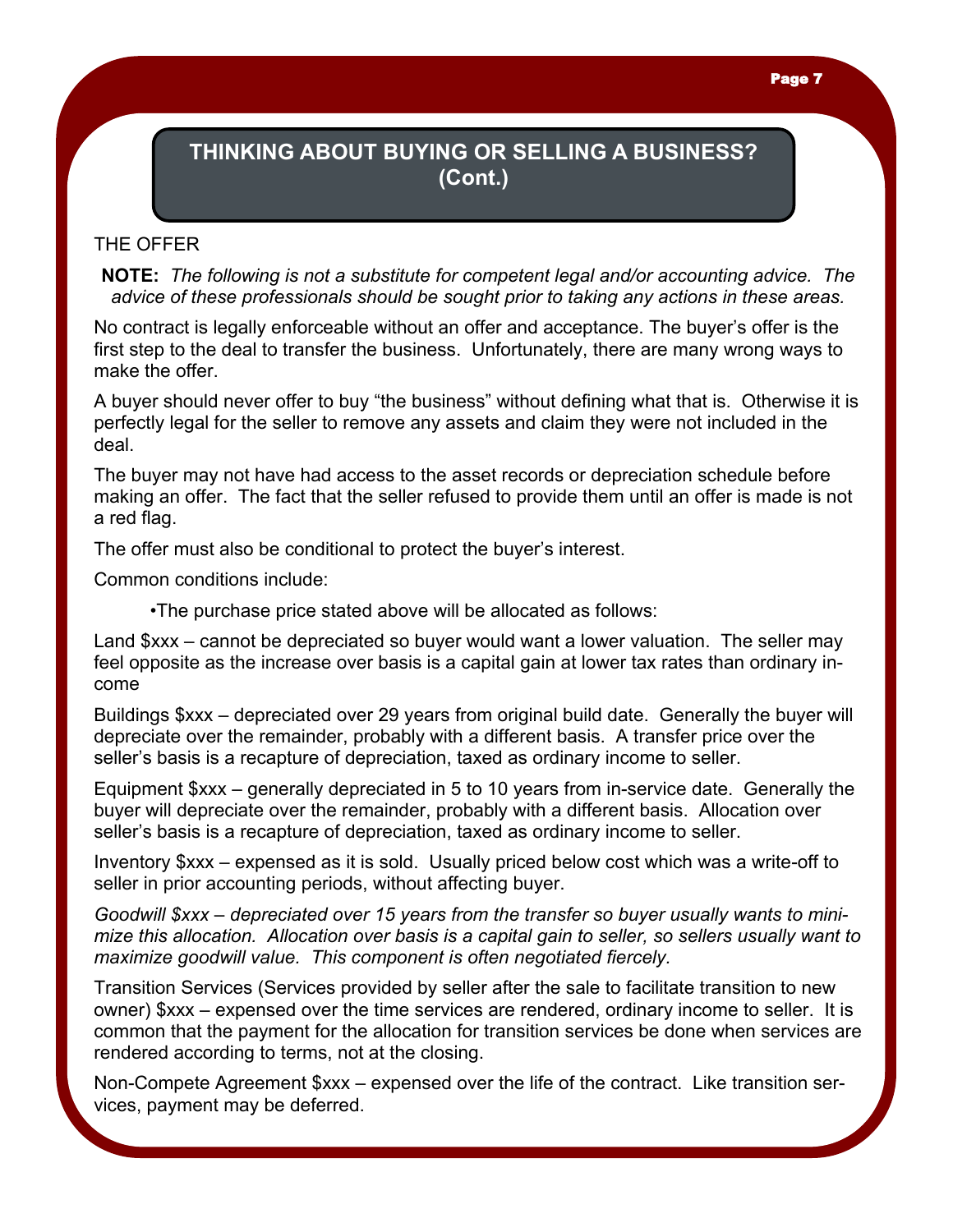Note: *There is quite a bit of leeway in valuing transition services and a non-compete agreement because they are intangibles. Often these components can make up for slack in negotiations over the value of hard assets*.

Purchase price allocation is often overlooked but has huge long-term implications!

• This offer is valid until noon on <date>. If it has not been accepted in writing by seller by that time, it shall be considered withdrawn and have no binding effect.

• From the date of seller's acceptance of this offer, buyer shall have <number> of days to perform due diligence of the business, during which period buyer shall have full access to all business records and assets.

Optional: Buyer shall execute a non-disclosure agreement in favor of seller at the commencement of due diligence.

• A closing will take place no later than <date>and a purchase and sale agreement, which shall include any of these conditions still applicable, shall be executed at that time. Optional: There may be agreed compensation (penalties) if there is a failure to close.

• From the time of acceptance until the closing of the transaction, seller shall not make any but normal and reasonable transactions and may not increase his or her salary and benefits nor sell or remove any assets of the business without buyer's written approval.

• If there is an agent who is due a commission on this transaction, the payment of said commission will be the responsibility of the seller, personally, not through the business.

• The offer is subject to verification of financial data previously provided to buyer and sales at or above \$xxx and net income at or above \$xxx for the most recent fiscal year.

• All business equipment is in serviceable condition (a demand for a seller warrantee for 30-90 days past the closing is common here).

• All inventory is saleable. Damaged or obsolete inventory has been written off by seller over the course of business as provided by generally accepted accounting principles.

• There are no liens, judgments or pending legal actions against the compa-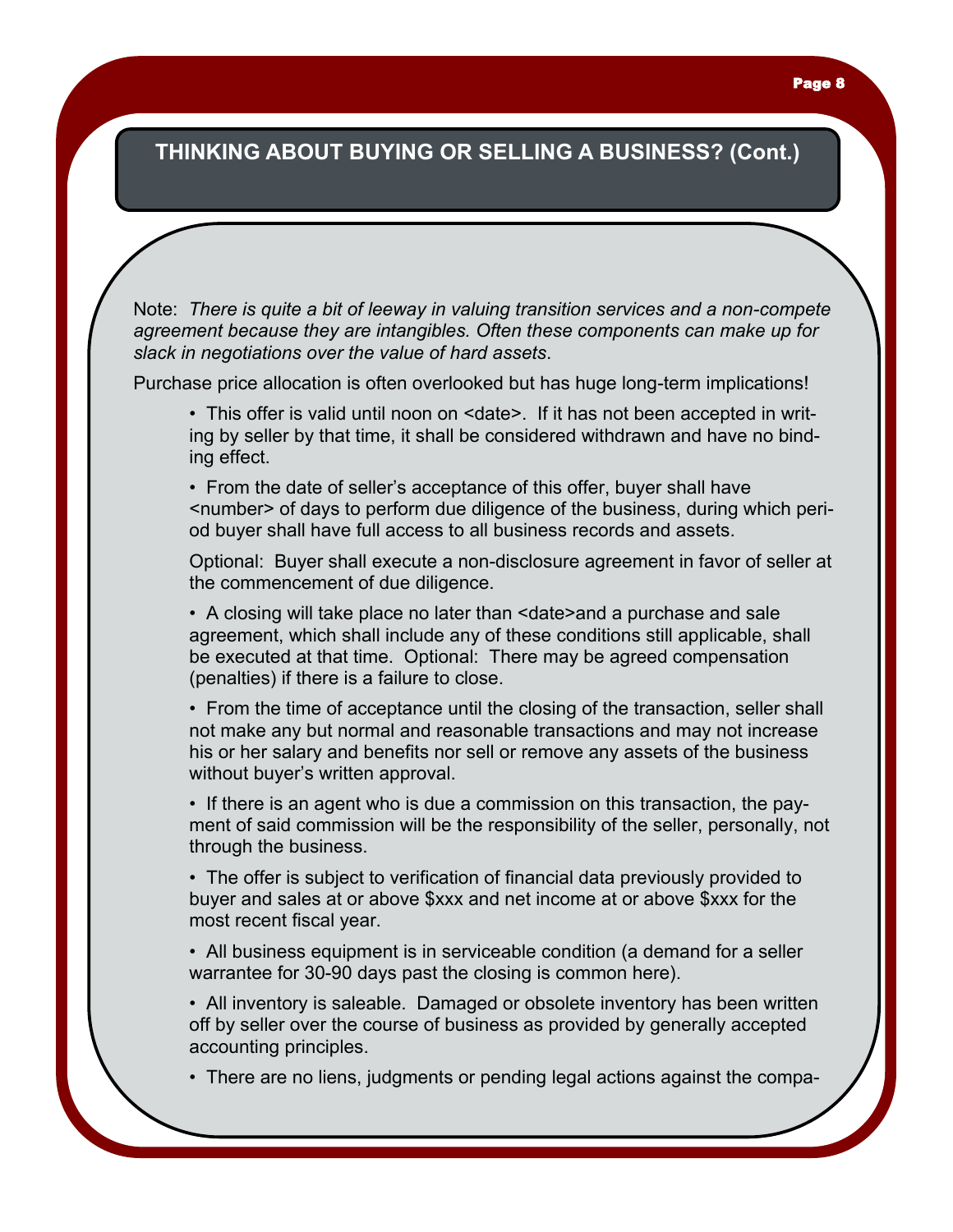ny. There are no existing violations of code or law. Seller shall be personally responsible for the cost of remedy to any such undisclosed contingencies.

• The seller has the legal right to make the transaction.

• Seller will discharge any tax liabilities of the business existing at the time of closing, or file a short-term tax return forthwith, post-closing, and personally pay any taxes due.

• Seller will provide <specific> transition services after the closing – e.g. training/ consulting.

• Seller will execute a <specific> non-compete agreement within the purchase and sale agreement.

• This offer is subject to buyer securing approval for a bank loan no later than <date> in the amount of \$xxx to finance the proposed transaction.

*This condition may state a maximum interest rate or other terms. This type of condition may also be made for investor capital.*

For a business entity sale (versus asset sale):

• The <legal Entity> is in good legal standing and all required filings have been done and fees paid to the date of the closing

- The trade debts of the company do not exceed \$xxx
- All other debts of the company do not exceed \$xxx
- The trade receivables of the company are at least \$xxx and will be assumed by buyer at the closing

• Seller is responsible to file short-year income state and federal tax returns for the company and satisfy all income tax obligations as of the date of closing.

• Seller shall be personally responsible for the accuracy of all tax filings for the company up to the closing date and shall indemnify buyer for any underpayment of taxes up to the closing date.

Once the conditional offer is accepted (in writing), it is binding on both parties, but it provides the buyer with protection. If any situation is subsequently discovered that violates any of the conditions, the buyer can invalidate or amend the offer.

If the seller has been forthright and honest and has run the business properly, he or she should not be concerned with any but the condition on financing (bank loan). Before the seller accepts the offer, he or she should do a credit check on the buyer, perhaps running the deal by his own bank. Otherwise, the seller risks wasting time that could be used to get a qualified buyer.

#### Page 9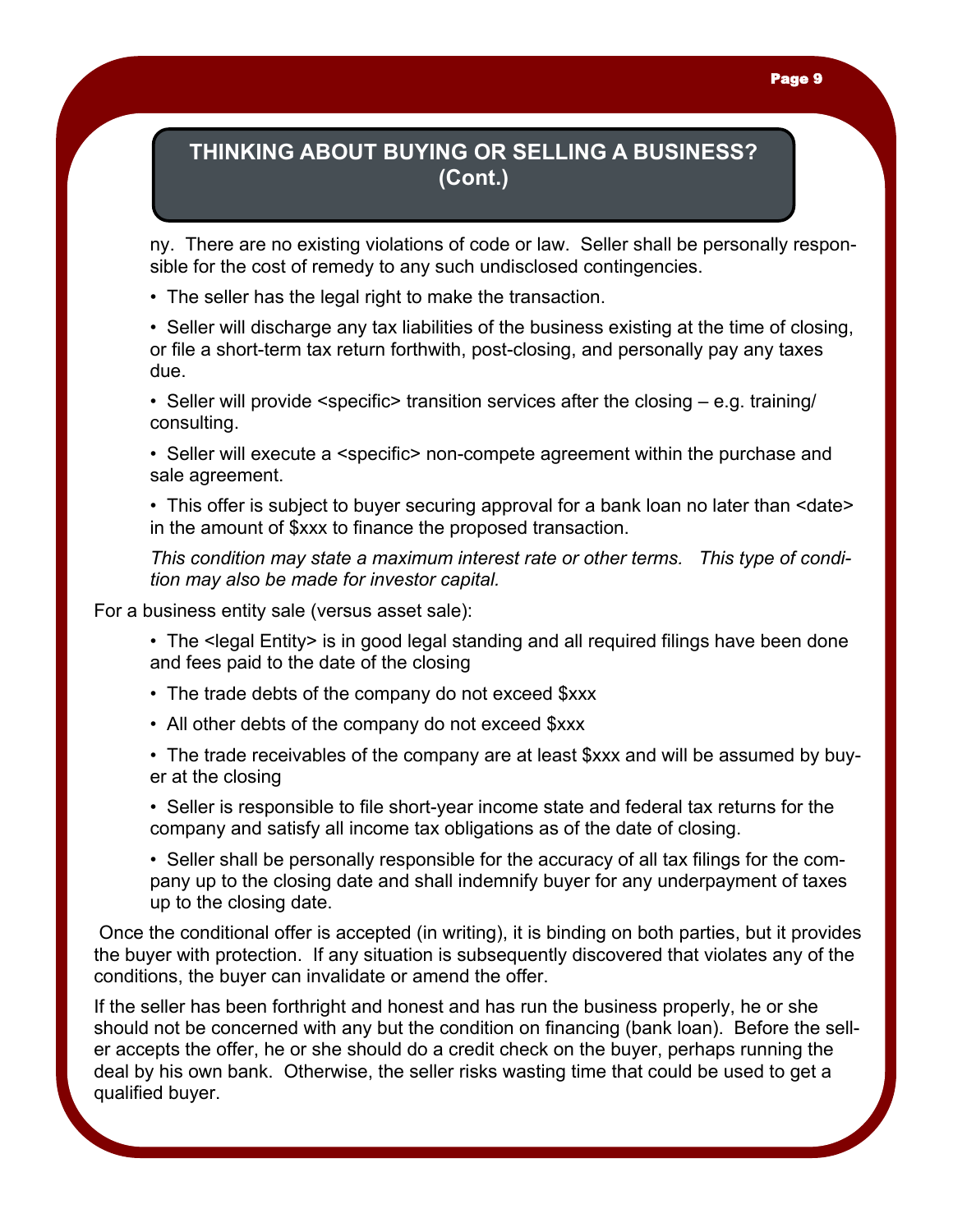### DUE DILIGENCE

At this point in the business buy/sell process, there should be no holds barred (locked file drawers) by the seller. Restrictions on access to any part that constitutes the entity to be sold is a red flag deceit warning.

One possible exception is customer identity. A seller is justified in keeping that confidential until the closing, but the distribution of sales should be revealed. If, for example, one customer is responsible for a third of sales, that bears looking into to assess the likelihood of continuity.

One aspect of due diligence that must be addressed, and possibly negotiated, is access to employees. For reasons of continuity and stability the seller may not want employees to know their employer is in play. On the other hand, the buyer may want to be sure key employees will stay with the business.

The scope of due diligence follows the size and nature of the transaction. A review of financial records may be sufficient for a deal under \$100,000, but transactions over \$1,000,000 usually extend to an audit of receivables and payables, environmental surveys, mechanical inspection of production equipment and verification of the value if intangibles like patents and know-how.

#### *Due diligence is where deal becomes real and there is no "I did not know" excuse for the buyer afterwards.*

Buyers should be cautioned not to rely too heavily on tax returns. Yes, one is less likely to lie on a tax return than on the internal books, but the purpose of tax returns is only to minimize taxes. Looking at expense detail that does not show on tax returns is the best way to spot deferred maintenance, margin shrink and emerging problem expenses.

The buyer should be willing to execute a non-disclosure agreement at the start of due diligence. Refusal to do so should be taken as a bright red flag to the process.

#### NEGOTIATION

While seller financing may make the sale possible, it is usually seller's last resort.

It should be noted that the tax advantage to the seller for installment purchase only exists if the seller is a cash basis taxpayer. Individuals all are, but any business with an inventory must be an accrual basis taxpayer. An accrual basis taxpayer recognizes all of the income and pays all of the tax in the year the transaction takes place,